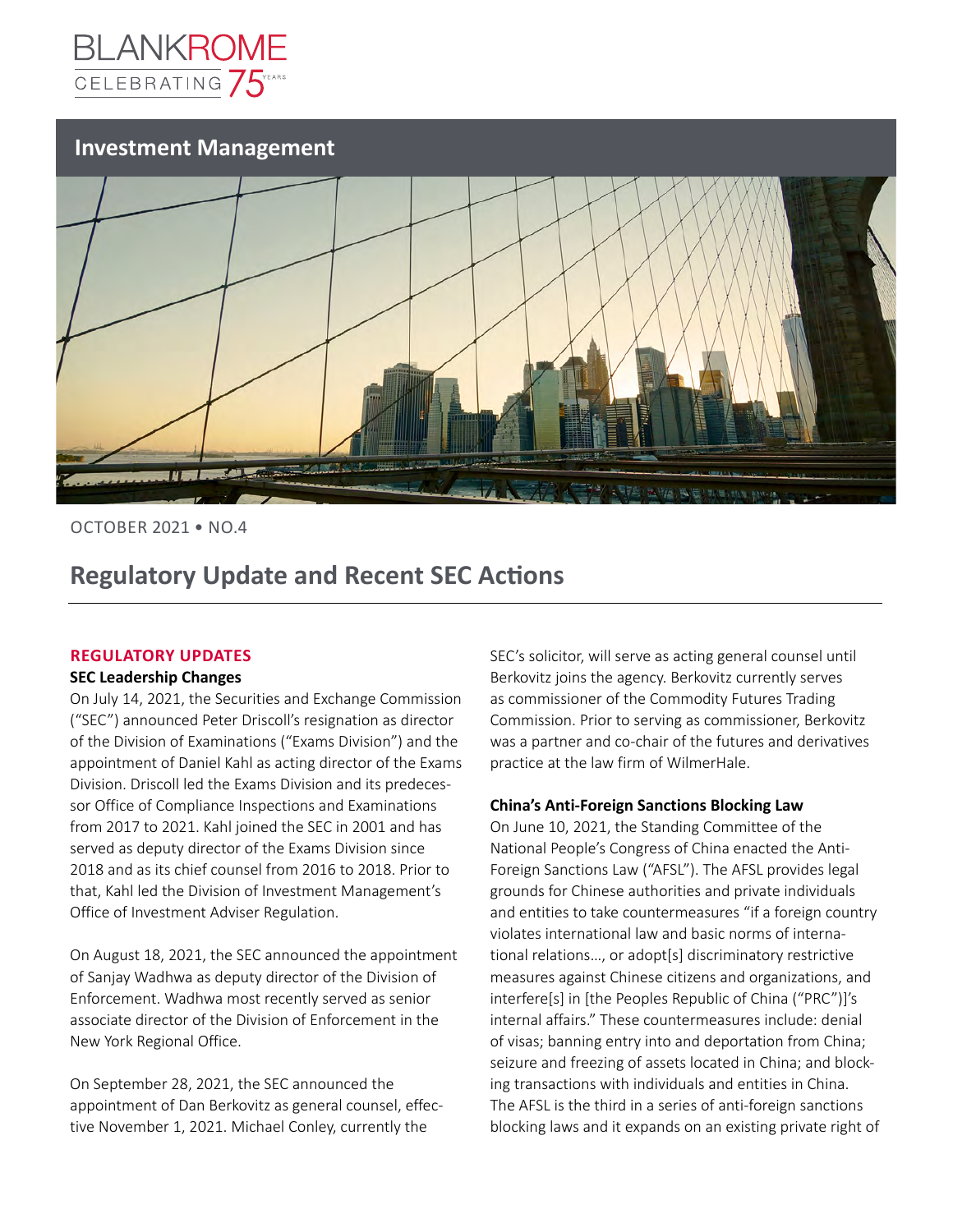#### Investment Management • Page 2

action granted to Chinese citizens and organizations to sue in court for damages they allegedly suffer as a result of a foreign sanction. It also expands on the earlier blocking laws by establishing an "Anti-Sanctions List" to identify individuals and entities, and their affiliates, directly or indirectly involved in "discriminatory restrictive measures" against China. The Anti-Sanctions List may include foreign government officials and agencies involved in drafting or implementing sanctions that impact Chinese parties, as well as individuals and entities that comply with those sanctions anywhere in the world.

It is unclear how the blocking laws will be enforced by the Chinese government and effectuated through the private rights of action, creating uncertainty for companies doing business in China that seek compliance with U.S. (and EU) sanctions.

### **SEC Division of Investment Management Releases Analysis of Prime Money Market Fund Buffers**

On July 21, 2021, the Division of Investment Management (the "Division") released its analysis regarding the composition of liquidity buffers for prime money market mutual funds ("MMFs"), as reported by the MMFs on Form N-MFP and on their websites. According to the Division, during the period examined (October 2016 to May 2021), which included the period of heightened market volatility which occurred at the onset of the COVID-19 pandemic, MMFs on average maintained daily liquid assets and weekly liquid assets well over the minimums required by Rule 2a-7 of the Investment Company Act of 1940, as amended ("1940 Act") (10 percent and 30 percent, respectively). The Division noted that investors withdrew \$125 billion from MMFs at the onset of the pandemic, causing a general reduction of MMFs' weekly liquid assets which approached the 30 percent threshold for some MMFs and fell below the 30 percent threshold in one case. However, no MMF reported its daily liquid assets falling below the 10 percent threshold in March 2020, which, according to the Division, demonstrates that MMFs maintained sufficient liquidity to meet daily redemption requests.

### **SEC Issues Risk Alert on Fixed Income Principal and Cross Trades**

On July 21, 2021, Exams issued a risk alert on principal and cross trading practices involving fixed income securities (the "Risk Alert"). The Risk Alert supplemented a prior risk alert published in September 2019 which highlighted the most common observed compliance issues related to principal and cross trades. According to the Risk Alert, nearly two-thirds of the investment advisers examined received staff-issued deficiency letters, with the vast majority of them relating to compliance programs, conflicts of interest, and disclosures, including the following:

- •   Compliance Programs
	- –   policies and procedures that were inconsistent with the adviser's practices, disclosures, and/or regulatory requirements;
	- –   policies and procedures that lacked certain guidance such that the advisers' personnel did not have the information necessary to achieve compliance; and
	- –   policies and procedures that were not effectively tested.
- •   Conflicts of Interest and Disclosures
	- –   cross trades that were not executed at independent market prices for the securities or were subject to undisclosed fees; and
	- –   omitted information concerning cross trades (and the associated conflicts of interest) in advisers' Form ADV and disclosure documents.

The Risk Alert noted the following practices that appeared to be effective:

- •   Compliance Programs
	- –   clearly defining covered activities;
	- –   setting standards, such as the requirement that transactions are fair and equitable to all participating clients and that pricing methodologies are followed;
	- –   conducting testing for compliance; and
	- –   placing conditions on the execution of principal and/or cross trades within clients' accounts.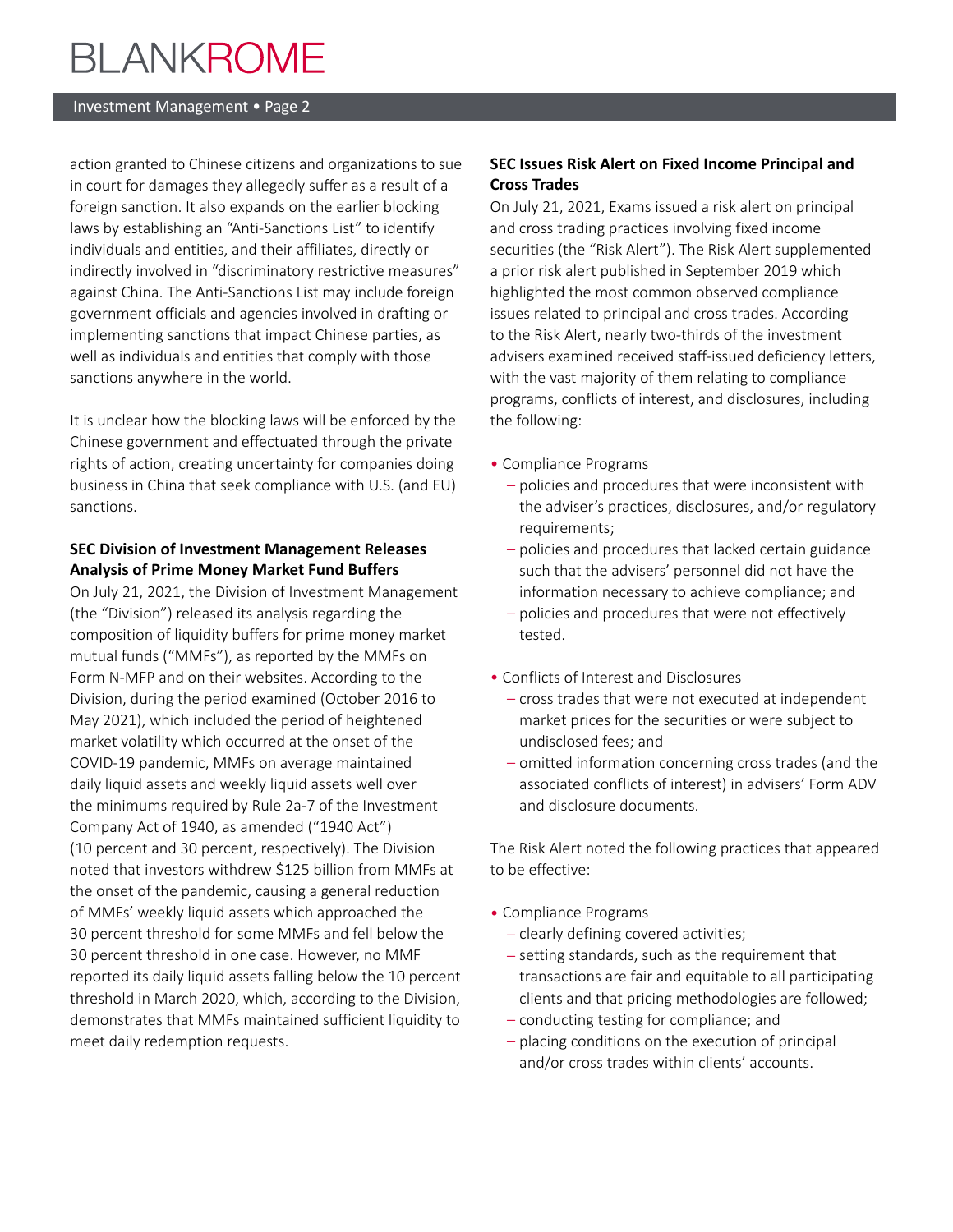#### Investment Management • Page 3

- •   Conflicts of Interest and Disclosures
	- –   providing clients with full and fair disclosure (in multiple documents) of all material facts surrounding principal and cross trades, including how conflicts of interest are identified and addressed.

The Risk Alert encouraged advisers to review their written policies and procedures regarding principal and cross trades, including the implementation of those policies and procedures, to ensure that they are consistent with the Investment Advisers Act of 1940 and the rules thereunder.

### **SEC Issues Risk Alert on Wrap Fee Programs**

On July 21, 2021, Exams issued a risk alert (the "Risk Alert") highlighting common compliance issues observed during its examination of investment advisers' wrap fee programs. These programs typically bundle fees for investment advice, brokerage services, administrative expenses, and other fees and expenses. The Risk Alert noted frequently cited deficiencies in the following three areas:

- •   Fiduciary Duty and Recommendations Not Made in Clients' Best Interest
	- –   advisers did not monitor the trading activity in clients' accounts; and
	- –   advisers did not have a reasonable basis to believe that the wrap fee programs were in the clients' best interests.
- Disclosures/Conflicts of Interest
	- –   advisers had misleading or inconsistent disclosures regarding the same topic in various documents; and
	- –   advisers omitted disclosures regarding, or inadequately described, conflicts of interest (i.e., financial incentives received by advisers for making certain recommendations), fees, and expenses.
- •   Compliance Programs
	- –   advisers omitted, or had inadequate, compliance policies and procedures in place with regard to clients' best interests; and
	- –   advisers inconsistently implemented or enforced, or failed to implement, their policies and procedures.

The Risk Alert also noted the following best practices for wrap fees:

- •   Fiduciary Duty and Recommendations Made in Clients' Best Interest
	- –   conduct reviews of wrap fee programs to assess whether they are in the best interests of clients using information obtained directly from clients (e.g., through interviews and/or questionnaires);
	- –   periodically remind clients to report any changes to their personal situations, financial standing, and investment objectives that might impact the clients' risk tolerances and/or investment allocations; and
	- –   educate clients when recommending they convert their accounts from non-wrap fee to wrap fee programs.
- •   Disclosures/Conflicts of Interest
	- –   disclose compensation or incentives from wrap fee program sponsors or portfolio managers for investing client assets in the programs;
	- –   disclose that advisers have financial incentives not to migrate infrequently traded wrap fee accounts to brokerage or non-wrap advised accounts;
	- –   disclose that advisers or their supervised persons have incentives to not trade in clients' accounts because they may be responsible for paying ticket charges or other costs; and
	- –   disclose whether certain services or expenses are not included in the wrap fee.
- Compliance Programs
	- –   adopt policies and procedures that include factors to be used when assessing whether investment recommendations made to clients are in their best interests;
	- –   adopt compliance programs that monitor and validate that the advisers sought best execution for clients' transactions; and
	- –   adopt compliance policies and procedures that define what the advisers consider to be "infrequently" traded accounts and review such accounts to determine whether the wrap fee programs remain in the clients' best interests.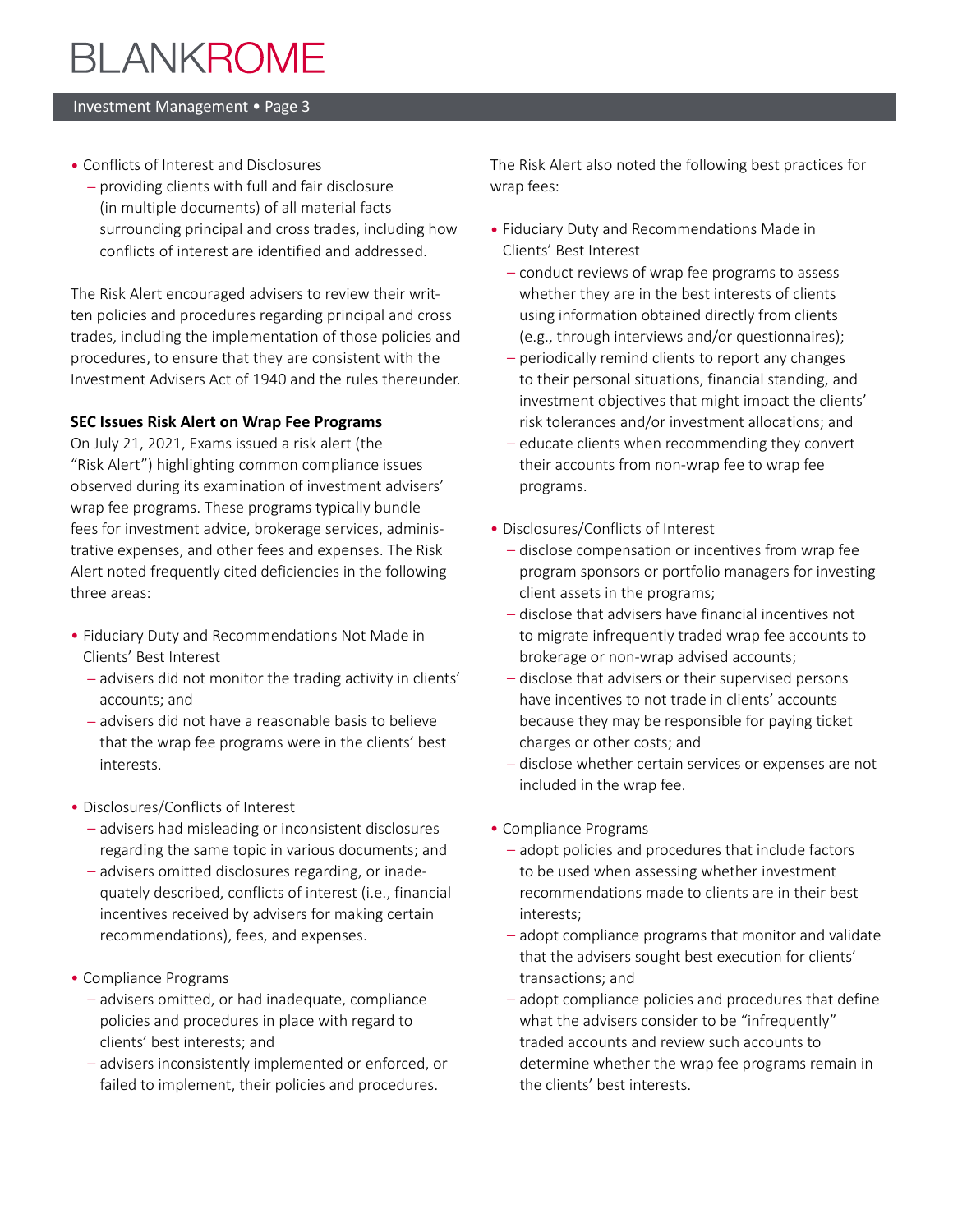#### Investment Management • Page 4

The Risk Alert concluded by encouraging advisers that recommend wrap fee programs to adopt policies and procedures to address the risks, conflicts, and challenges outlined in the Risk Alert.

### **Appeals Court Rules on Latest Section 36(b) Case**

On July 26, 2021, an appeals court affirmed the ruling for the defendant in *Obeslo v. Great-West Capital Mgmt., LLC,*  the latest decision in a lawsuit alleging a mutual fund's violation of Section 36(b) of the 1940 Act. Section 36(b) imposes a fiduciary duty on an investment adviser to an investment company with respect to the receipt of compensation and gives investment company shareholders a private right of action to enforce that duty. The district court in Obeslo found that the plaintiffs failed to prove that the defendant breached its fiduciary duty or that the plaintiffs suffered actual damages resulting from the alleged breach of fiduciary duty. In affirming the district court's ruling, the court of appeals held that the plaintiffs failed to establish any of the Gartenberg factors for showing that the fee charged "is so disproportionately large that it bears no reasonable relationship to the services rendered and could not have been the product of arm's length bargaining." Twenty-nine lawsuits have been filed since the U.S. Supreme Court's 2010 ruling in favor of the defendant in Jones v. Harris Associates L.P., with no court finding liability under Section 36(b). At the time of the decision, it was the first time in more than two decades that there were no pending Section 36(b) cases against the mutual fund industry.

## **NASDAQ's Proposed New Rules Related to Board Diversity Approved by the SEC**

On August 6, 2021, the SEC approved NASDAQ Stock Market LLC's ("NASDAQ") proposed new listing rules related to board diversity and disclosure. The new rules will require each NASDAQ-listed company to annually disclose information on the voluntary self-identified gender and racial characteristics and LGBTQ+ status of the company's board (the "Board Diversity Disclosure Rule"). The rules will also require each NASDAQ-listed company, subject to certain exceptions, to have at least two diverse board members, including one woman, or explain why it does not (the "Board Diversity Objective Rule").

The compliance period for the Board Diversity Disclosure Rule will begin in 2022. The compliance period for the

Board Diversity Objective Rule will begin in 2023 and will take a tiered approach based on the NASDAQ market on which the company is listed and the size of the company's board. The compliance periods are subject to certain phase-in periods for companies new to NASDAQ.

*"As we have noted in the past, investors are increasingly demanding diverse boards and diversity-related information about public companies. NASDAQ's proposal should improve the quality of information available to investors for making investment and voting decisions by providing consistent and comparable diversity metrics," said Commissioners Allison Herren Lee and Caroline A. Crenshaw in a joint statement.*

## **SEC Requests Comment on Broker-Dealer and Investment Adviser Digital Engagement Practices**

On August 27, 2021, the SEC announced that it is requesting information and public comment on matters related to the development and use of digital engagement practices ("DEPs") by broker-dealers and investment advisers (the "Request"). DEPs include behavioral prompts, differential marketing, game-like features, and other features designed to engage with retail investors on digital platforms, as well as analytical and technological tools and methods. The SEC issued the Request to:

- •   better understand market practices associated with the use of DEPs, including: (i) the extent to which firms use DEPs and the types most frequently used; (ii) the tools used to develop and implement DEPs; and (iii) information pertaining to retail investor engagement with DEPs, including data related to investor demographics and trading behaviors;
- provide a forum for market participants to share their perspectives on the use of DEPs, including potential benefits to investors and investor protection concerns; and
- •   facilitate a consideration of whether further regulatory action may be needed to protect investors.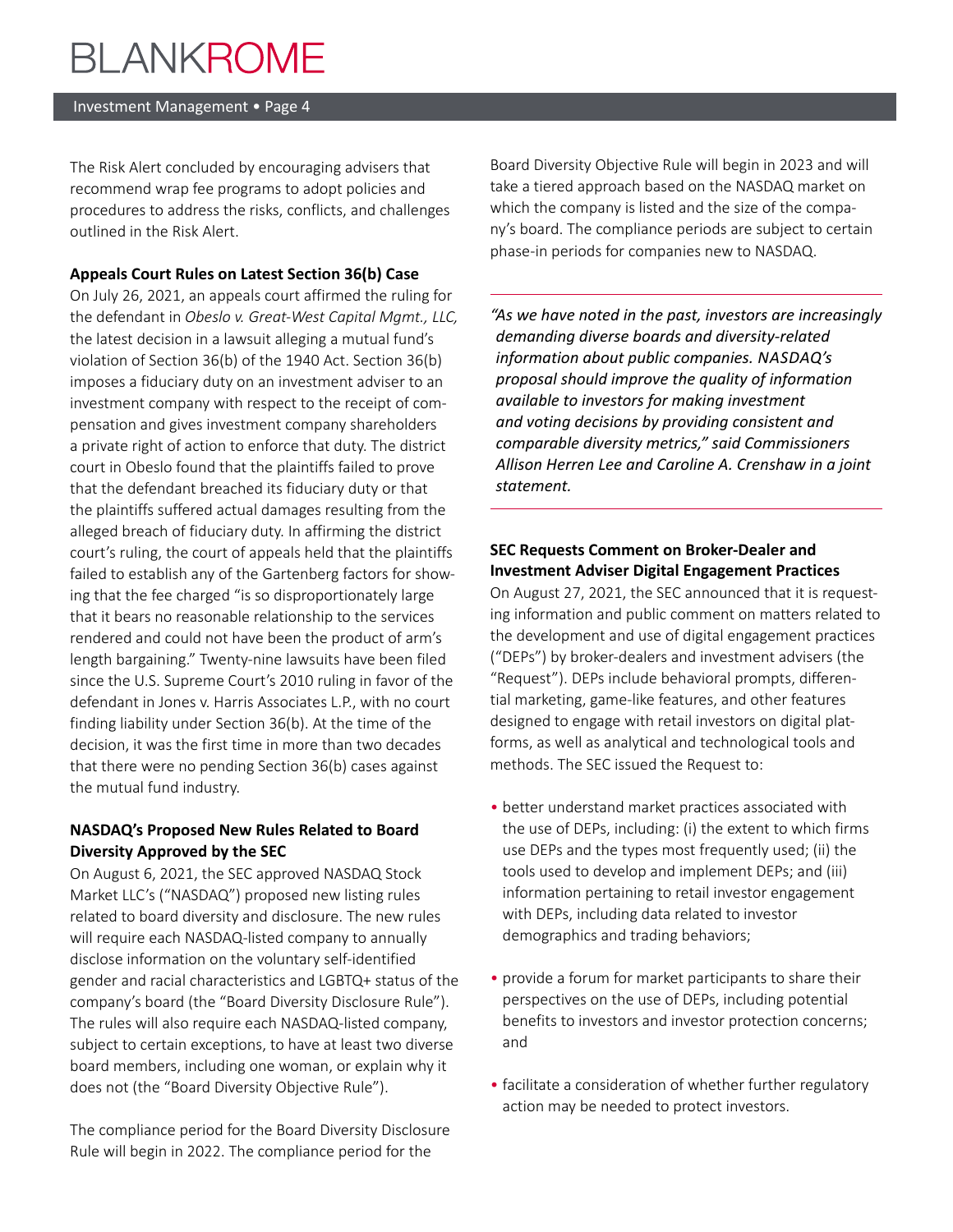#### Investment Management • Page 5

The public comment period remained open for 30 days following publication of the Request in the Federal Register.

*"While new technologies can bring us greater access and product choice, they also raise questions as to whether we as investors are appropriately protected when we trade and get financial advice," said SEC Chair Gary Gensler. "Predictive analytics and other DEPs often are designed with an optimization function to increase revenues, data collection, or customer time spent on the platform. This may lead to conflicts between the platform and investors."*

## **PCAOB Approves Rule Establishing Framework under the Holding Foreign Companies Accountable Act**

On September 22, 2021, the Public Company Accounting Oversight Board (the "PCAOB") adopted a new rule (the "Rule") related to the PCAOB's responsibilities under the Holding Foreign Companies Accountable Act (the "HFCAA"). The HFCCA, which aims to address restrictions China has placed on the PCAOB's ability to inspect audit workpapers of Chinese companies, requires the SEC to ban trading on all U.S. exchanges of any company based in a foreign jurisdiction that bars the PCAOB's audit inspection (a "Commission-Identified Issuer") for three consecutive years. Until now, the mechanics for determining Commission-Identified Issuers had not been established. The Rule, as contemplated by the HFCAA, provides a framework for how the PCAOB will make that determination, which includes:

- the manner of the PCAOB's determinations;
- •   the factors the PCAOB will evaluate and the documents and information it will consider when assessing whether a determination is warranted;
- •   the form, public availability, effective date, and duration of such determinations; and
- •   the process by which the PCAOB will reaffirm, modify, or vacate its determinations.

*"The rule we adopt today exemplifies our strong and long-held belief that investors benefit from robust international regulatory cooperation and a level playing field for audit oversight in U.S. capital markets," said PCAOB Acting Chairperson Duane M. DesParte. "This rule will promote transparency and consistency in the processes that support fulfillment of the Board's responsibilities under the HFCAA."*

## **Proposal to Change Tax Treatment for ETFs and Mutual Funds**

On September 15, 2021, Senate Finance Committee Chair Ron Wyden published draft legislation seeking to repeal Section 852(b)(6) of the Internal Revenue Code. Section 852(b)(6) permits all open-end investment companies, including exchange-traded funds ("ETFs"), to transfer in-kind property, typically portfolio securities, to a redeeming shareholder in lieu of cash without having to recognize capital gains on the redeemed securities that must be distributed to the investment companies remaining shareholders. Investment Company Institute President and CEO Eric J. Pan issued a statement opposing the proposal, noting that the proposal will harm middle-income investors by subjecting them to more frequent and larger capital gain distributions on which they will have to pay taxes.

## **SEC Staff Releases Sample Climate Change Comment Letter**

On September 22, 2021, the staff of the Division of Corporation Finance of the SEC (the "Corporation Finance Division") published a sample comment letter containing comments illustrative of those that it may issue to public operating companies regarding their climate-related disclosure or the absence thereof. The letter follows a recent increase in climate-related comments the Corporation Finance Division has issued during the disclosure review process. The letter is consistent with the SEC's 2010 Guidance Regarding Disclosure Related to Climate Change, which does not mandate specific, line item climate-related disclosures, but instead takes a principles-based approach. The letter focuses on the following three areas: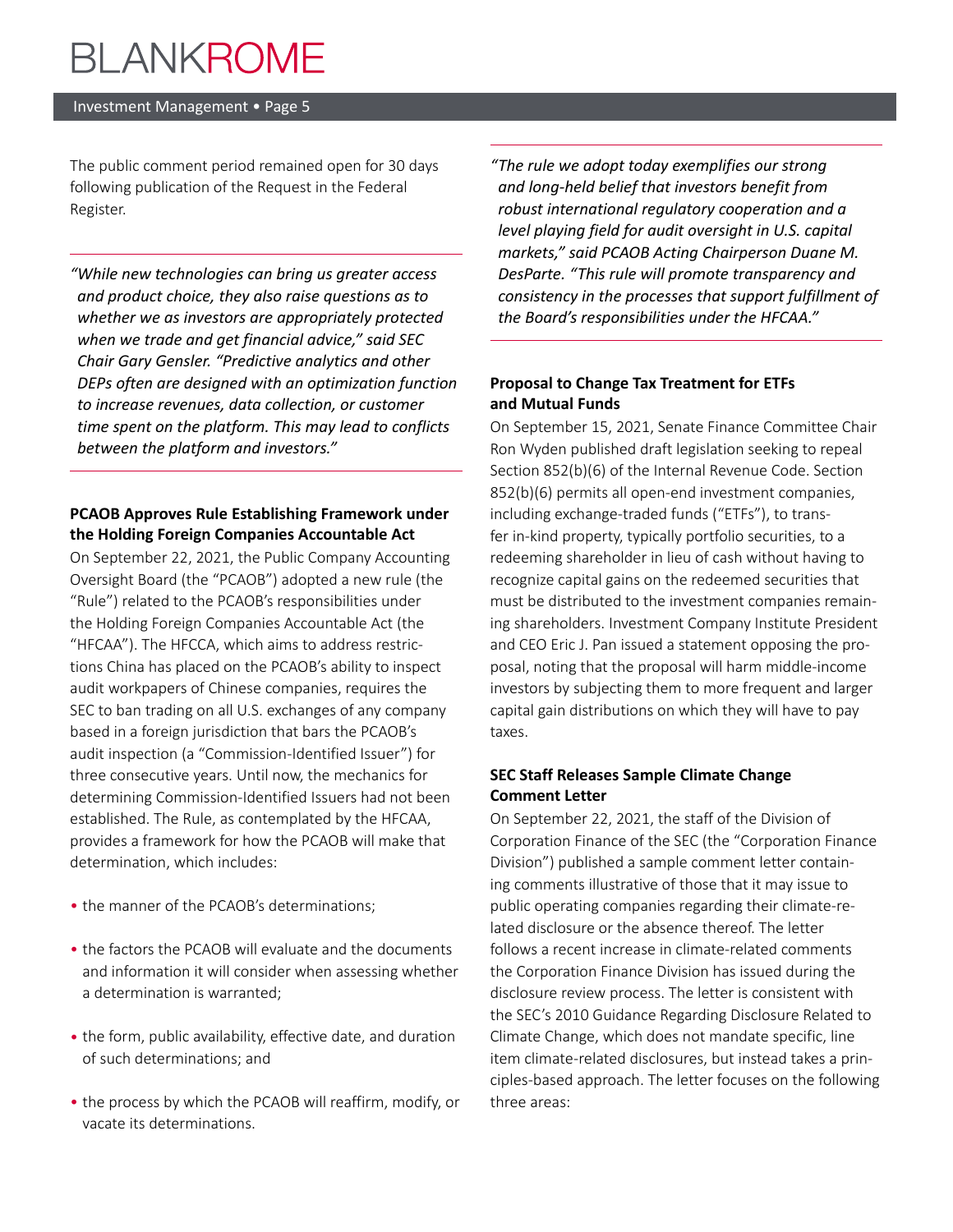#### Investment Management • Page 6

- (i) General Disclosure
	- •   Issuers may be asked to address potential discrepancies between the breadth of disclosures provided in such issuer's corporate social responsibility reports versus the abbreviated or total lack of such disclosures in its SEC filings.
- (ii) Risk Factors
	- Issuers may be asked to disclose (i) the material effects of transition risks related to climate change that may affect an issuer's business, financial condition, and results of operations, such as policy and regulatory changes that could impose operational and compliance burdens, or market trends that may alter business opportunities, and (ii) material litigation risks related to climate change.
- (iii) Management's discussion and analysis of financial condition and the results of operations
	- Issuers may be required to provide additional disclosure in areas such as: (i) the effects of climaterelated legislation, regulations, and international accords; (ii) the indirect consequences of climaterelated regulation or business trends, such as decreased consumer demand for carbon-intensive goods or the impact on a registrant's reputation; and (iii) the physical consequences of climate change, such as the direct impacts on a registrant's facilities, for example, on coastal sites as a result of rising sea levels; and the indirect operational and financial impacts on its operations, for example, as a result of drought and shifts in weather patterns.

The staff noted that the comments contained in the letter do not constitute a complete list of the issues companies should consider. Accordingly, each issuer will need to determine, based on its particular facts and circumstances, what information is material to it and therefore must be disclosed.

## **SEC Proposes to Enhance Proxy Voting Disclosure and Require Disclosure of "Say-on-Pay" Votes for Investment Managers and Relating to Securities Lending Activity**

On September 29, 2021, the SEC proposed amendments to Form N-PX, the annual report of the proxy voting

record of a registered management investment company, that would increase the information that investment companies are required to report about their proxy votes. Among other things, the proposed rulemaking would require funds to categorize their voting by type (such as environmental or climate; corporate governance; and diversity, equity, and inclusion) using the same language as the issuer's form of proxy to identify proxy voting matters. Funds would also be required to disclose how their securities lending activity impacted their voting by disclosing the number of shares that were voted and the number of shares held by the fund that were loaned out on the record date. Further, the rulemaking would require institutional investment managers to disclose how they voted on executive compensation, or so-called "say-onpay" matters, consistent with the Dodd-Frank Wall Street Reform and Consumer Protection Act.

The public comment period will remain open for 60 days after publication in the Federal Register.

## **SEC Statement on Complex Exchange-Traded Products**

On October 4, 2021, SEC Chair Gary Gensler issued a statement notifying the public that he had directed the SEC Staff to study the risks of complex exchange-traded products ("ETPs") and to present to the SEC recommendations on rulemaking proposals to address those risks. Gensler noted that some ETPs use strategies and structures that are more complex than typical stocks and bonds (i.e., leveraged and inverse ETFs) and can operate in unanticipated ways when markets experience volatility or stress conditions. Gensler noted his concern regarding the risks to individual investors, who may not fully appreciate the particular characteristics or risks of such investments.

*"Though the listing and trading of these products… can be consistent with the Exchange Act, that doesn't mean the products are right for every investor," said Gensler. "I encourage all investors to consider these risks carefully before investing in these products. I believe that potential rulemaking could strengthen the investor protections around these products."*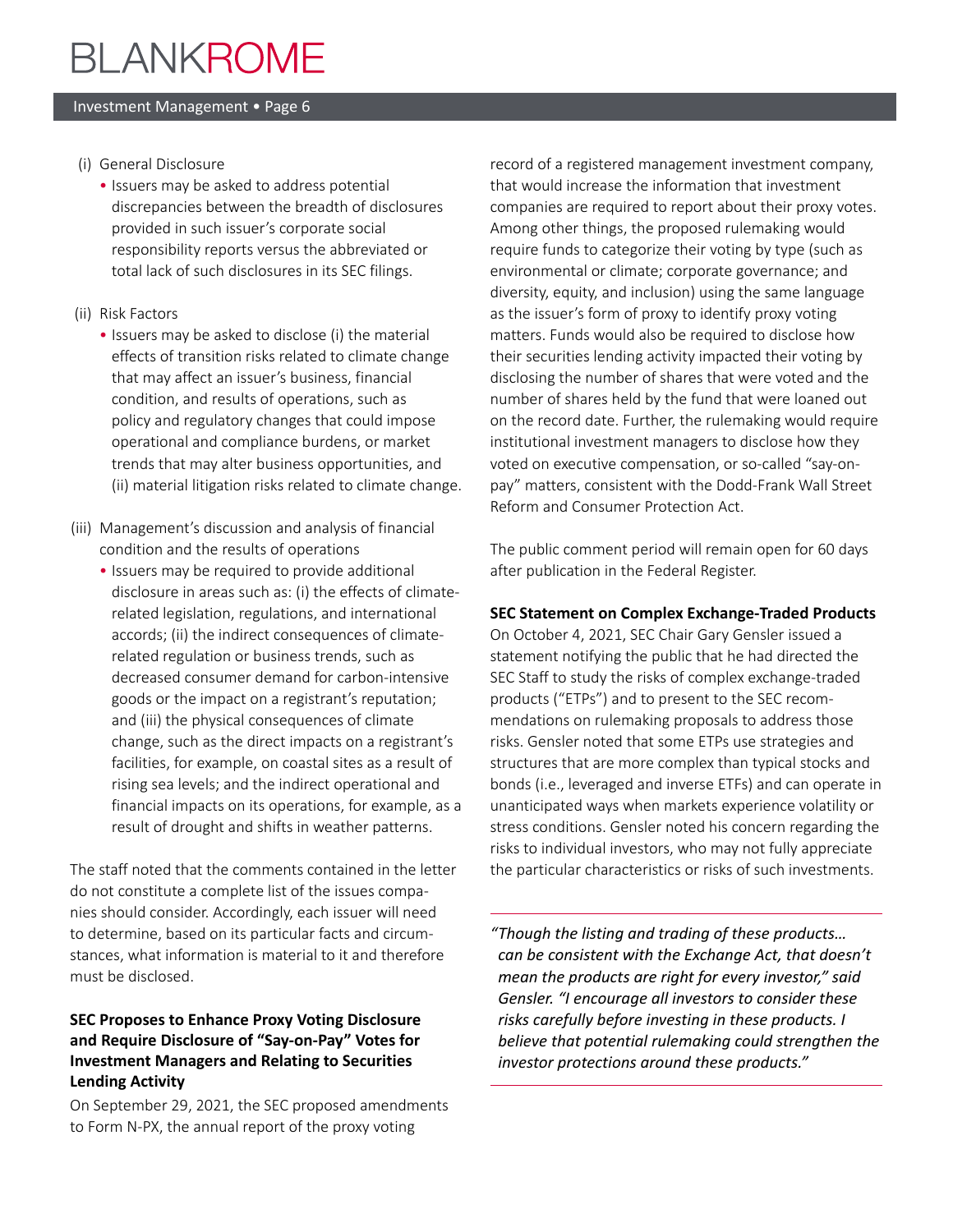#### Investment Management • Page 7

Commissioners Allison Herren Lee and Caroline also issued a statement on ETPs on October 4, 2021, suggesting that any new rules should cover ETPs that aren't regulated by the 1940 Act, such as exchange-traded notes, commodity pools, and other structured notes. Such an expanded view could apply to products that hold cryptocurrencies directly.

*"While there are differences in the structures of these products, they can pose similar risks to investors and the markets, and the commission should endeavor to adopt a consistent approach to managing such risks to ensure that our rules do not needlessly create opportunities for regulatory arbitrage," said Commissioners Allison Herren Lee and Caroline Crenshaw in a joint statement.*

#### **SEC ENFORCEMENT ACTIONS**

**Financial Services Corporation Settles Charges Related to Investments in Complex Exchange-Traded Product**  On July 19, 2021, the SEC filed a settled action against a financial services company (the "Company") for compliance failures relating to sales of a volatility linked exchange-traded product ("ETP"). As described in the SEC's order, the ETP at issue was intended only for shortterm trading. According to the order, the issuer of the ETP warned the Company that it was not appropriate to hold the product for extended periods, and the ETP's offering documents made it clear that the product was more likely to decline in value when held over a longer period. The order found that although the Company prohibited brokerage representatives from soliciting sales of the product and placed other restrictions on sales of the product to brokerage customers, the Company did not place similar restrictions on certain financial advisers' use of the product in discretionary managed client accounts. The order further found that although the Company adopted a concentration limit on exchange-traded products, it failed to implement a system for monitoring and enforcing that limit for five years. The order further found that certain financial advisers had a flawed understanding of the appropriate use of the ETP and failed to take sufficient steps to understand risks associated with holding the product for extended periods. The order states that

these financial advisers purchased and held the product in client accounts for lengthy periods, including hundreds of accounts that held the product for over a year, resulting in meaningful losses.

Without admitting or denying the SEC's findings, the Corporation agreed to cease and desist from violations of the Investment Advisers Act of 1940, a censure, and disgorgement and prejudgment interest of \$112,274 and a civil penalty of \$8 million, which will be distributed to investors harmed by the conduct at issue.

### **SEC Charges 27 Financial Firms with Form CRS Filing and Delivery Failures**

On July 26, 2021, the SEC announced that 21 investment advisers and six broker-dealers have agreed to settle charges that they failed to timely file and deliver their client or customer relationship summaries, known as Form CRS, to their retail investors. The SEC's orders found that the firms failed to timely file or deliver their Form CRS, or post it to their website as required, until being twice reminded of the missed deadlines by their regulators. In addition, the orders found that the investment advisers and broker-dealers violated federal securities laws. Without admitting or denying the findings, the firms agreed to be censured, to cease and desist from violating the charged provisions, and to pay civil penalties.

### **SEC Charges Accounting Firm, Audit Partners, and Former Public Company CAO with Audit Independence Misconduct**

On August 2, 2021 the SEC charged an accounting firm (the "Firm") and certain of its current and former partners (the "Partners") with improper professional conduct for violating auditor independence rules in connection with the Firm's pursuit to serve as the independent auditor for a public company (the "Issuer"). The SEC also brought charges against the Issuer's then-chief accounting officer (the "CAO") for his role in the misconduct. The SEC's order found that the Firm and the Partners improperly interfered with the Issuer's selection of an independent auditor by soliciting and receiving confidential competitive intelligence and audit committee information from the CAO during the request for proposal process. The order further found that the Firm's misconduct in connection with the audit pursuit would cause a reasonable investor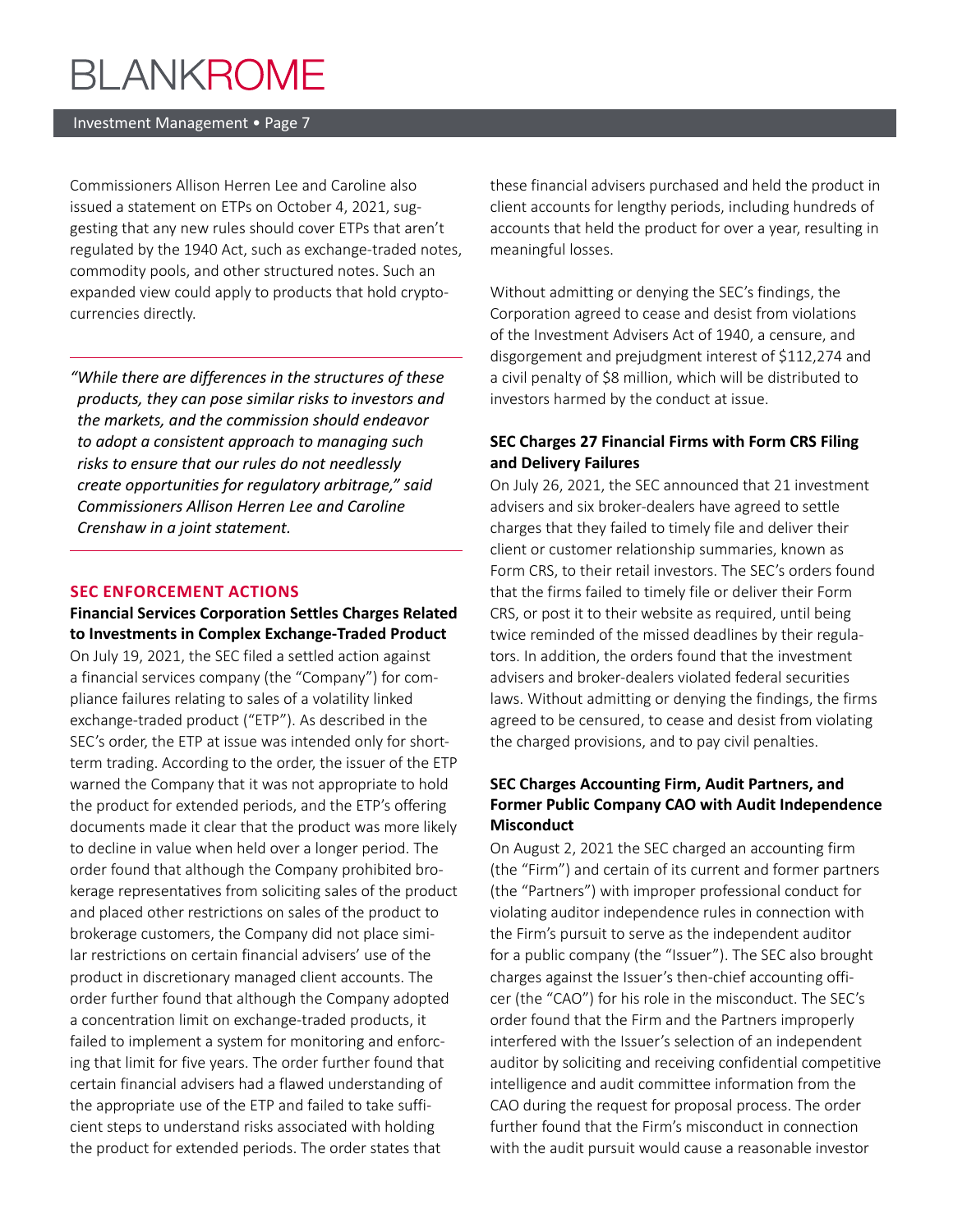#### Investment Management • Page 8

to conclude that the Firm and the Partners were incapable of exercising objectivity and impartiality once the audit engagement began. The SEC's separate order against the CAO found that, through his misconduct during the request for proposal process, including withholding key information from the Issuer's audit committee, the CAO caused the Issuer's reporting violations. The SEC's order found that the Firm and the Partners violated the auditor independence provisions of the federal securities laws and caused the Issuer to violate its obligation to have its financial statements audited by independent public accountants. All respondents have agreed to settle the charges and will collectively pay more than \$10 million in monetary relief.

### **SEC Charges Investment Adviser and Associated Individuals with Causing Violations of Regulation SHO**

On August 17, 2021, the SEC announced settled charges against an investment adviser (the "Adviser"), its principal, and its trader (the "Respondents") for providing erroneous order-marking information that caused executing brokers to violate Regulation SHO. According to the SEC's order, the Respondents provided the order-marking information on hundreds of sale orders of their hedge fund client to the hedge fund's brokers, causing those brokers to mismark the hedge funds' sales as "long." The order finds that in providing the inaccurate information, the Respondents also caused the hedge fund's brokers to fail to borrow or locate shares prior to executing the sales. The order further finds that the Adviser and its principal caused the hedge fund to engage in dealer activity without registering with the SEC or being exempt from registration.

Without admitting or denying the findings, the Respondents each agreed to cease-and-desist orders. In addition, the Adviser and its principal agreed to pay, jointly and severally, disgorgement of \$7,000,000, with prejudgment interest of \$1,078,183. The Adviser, its principal and its trader also agreed to pay penalties of \$800,000, \$75,000, and \$25,000, respectively.

## **SEC Obtains Emergency Relief, Charges Investment Adviser and Its Principal with Operating \$110 Million Ponzi Scheme**

On August 20, 2021, the SEC filed an emergency action to stop a fraudulent Ponzi scheme allegedly perpetrated by the principal (the "Principal") of a registered investment

adviser (the "Adviser") and two entities he controls: the Adviser and an investment fund (the "Fund"). According to the SEC's complaint, the defendants raised more than \$110 million from over 400 investors by offering and selling membership units in the Fund. The Principal, the Adviser, and other representatives of the Adviser allegedly told investors that their Fund investments were safe, would be used for different investment activities, would pay a fixed rate of return, and that investors could get their principal back without penalty after a short waiting period. According to the complaint, however, these statements were false and misleading: The Fund did not earn any significant profits from legitimate investments, and a very large percentage of purported "returns" to earlier investors were simply paid from new investor money. The complaint also alleges that the Principal repeatedly lied to the SEC during regulatory examinations of the Adviser.

The SEC's complaint charges the defendants with violating the antifraud provisions of the federal securities laws. The complaint seeks preliminary and permanent injunctions, disgorgement, prejudgment interest, civil penalties, an asset freeze, and the appointment of a receiver.

### **SEC Announces Three Actions Charging Deficient Cybersecurity Procedures**

On August 30, 2021, the SEC sanctioned eight firms (each registered as broker-dealers and/or investment advisory firms) in three actions for failures in their cybersecurity policies and procedures that resulted in e-mail account takeovers exposing the personal information of thousands of customers and clients at each firm. According to the SEC's order against one of the firms, cloud-based e-mail accounts of more than 60 personnel were taken over by unauthorized third parties, resulting in the exposure of personally identifying information of at least 4,388 customers and clients. The SEC's order found that none of the compromised accounts were protected in a manner consistent with the applicable firm's policies. The order also found that many of the firms failed to adopt written policies and procedures requiring additional firm-wide security measures after the first e-mail account takeover was discovered, or did not fully implement those additional security measures in a timely manner, placing additional customer and client records and information at risk.